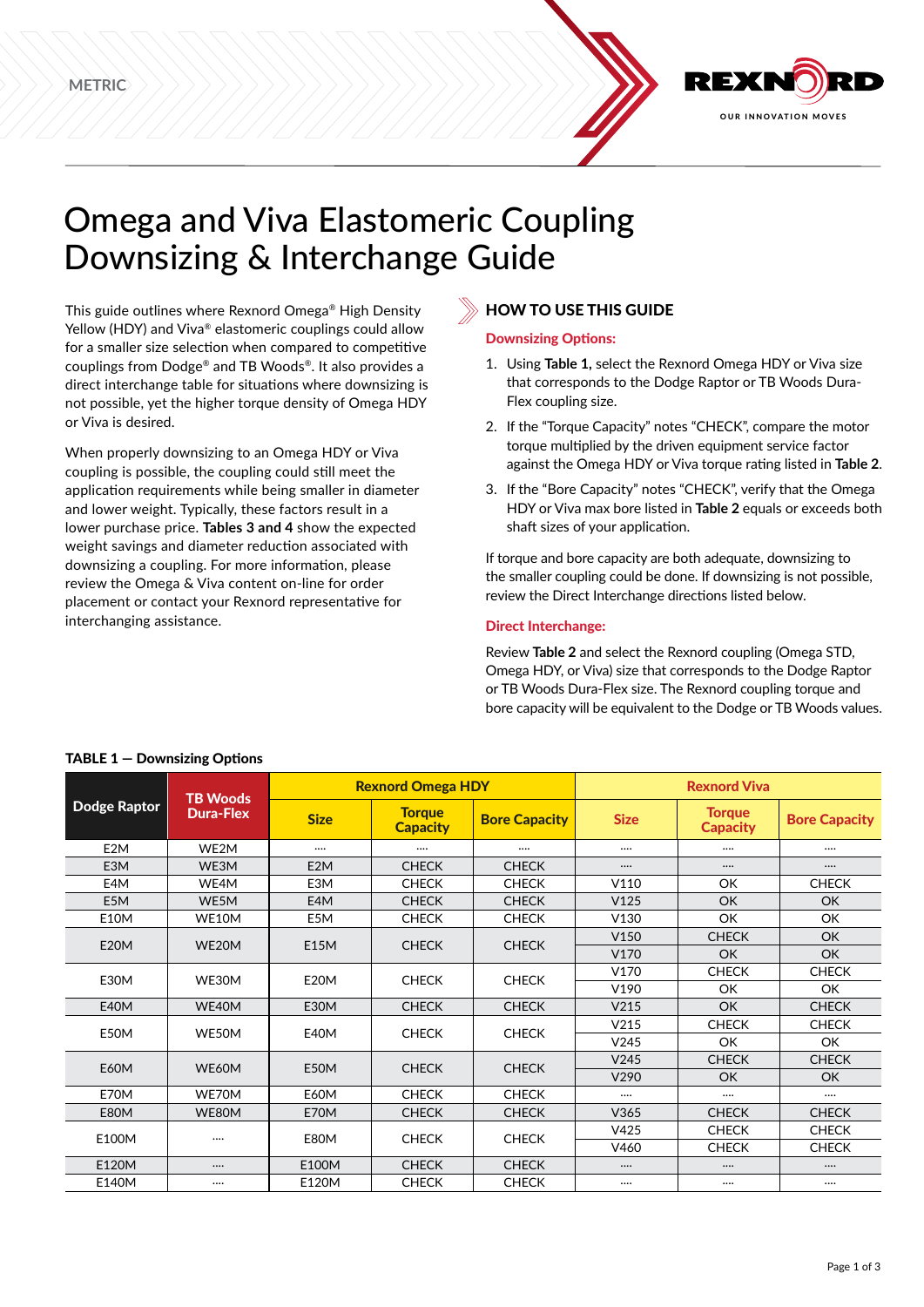| Dodge Raptor / TB Woods |                                     |                                   |                  | <b>Rexnord Omega STD</b>               |                                   |                  | <b>Rexnord Omega HDY</b>               |                                   |                  | <b>Rexnord Viva</b>                    |                                   |  |
|-------------------------|-------------------------------------|-----------------------------------|------------------|----------------------------------------|-----------------------------------|------------------|----------------------------------------|-----------------------------------|------------------|----------------------------------------|-----------------------------------|--|
| Size <sup>1</sup>       | Torque<br><b>Rating</b><br>$(Nm)^2$ | <b>Max</b><br><b>Bore</b><br>(mm) | <b>Size</b>      | <b>Torque</b><br><b>Rating</b><br>(Nm) | <b>Max</b><br><b>Bore</b><br>(mm) | <b>Size</b>      | <b>Torque</b><br><b>Rating</b><br>(Nm) | <b>Max</b><br><b>Bore</b><br>(mm) | <b>Size</b>      | <b>Torque</b><br><b>Rating</b><br>(Nm) | <b>Max</b><br><b>Bore</b><br>(mm) |  |
| E2M / WE2M              | 22                                  | 28                                | E <sub>2</sub> M | 21                                     | 28                                | E <sub>2</sub> M | 27                                     | 28                                | V110             | 62                                     | 38                                |  |
| E3M / WE3M              | 42                                  | 34                                | E <sub>3</sub> M | 41                                     | 34                                | E3M              | 52                                     | 34                                | V110             | 62                                     | 38                                |  |
| E4M / WE4M              | 63                                  | 42                                | E4M              | 62                                     | 42                                | E4M              | 78                                     | 42                                | V110             | 62                                     | 38                                |  |
| E5M / WE5M              | 105                                 | 48                                | E5M              | 105                                    | 48                                | E5M              | 131                                    | 48                                | V125             | 105                                    | 48                                |  |
| E10M / WE10M            | 165                                 | 55                                | <b>E10M</b>      | 164                                    | 55                                | <b>E10M</b>      | 205                                    | 55                                | V130             | 164                                    | 55                                |  |
|                         | $\cdots$                            | $\cdots$                          | E15M             | 203                                    | 55                                | E15M             | 254                                    | 55                                | V150             | 251                                    | 65                                |  |
| <b>E20M / WE20M</b>     | 261                                 | 60                                | <b>E20M</b>      | 260                                    | 60                                | <b>E20M</b>      | 325                                    | 60                                | V170             | 308                                    | 65                                |  |
| E30M / WE30M            | 413                                 | 75                                | E30M             | 412                                    | 75                                | E30M             | 516                                    | 75                                | V190             | 412                                    | 75                                |  |
| E40M / WE40M            | 622                                 | 85                                | E40M             | 621                                    | 85                                | <b>E40M</b>      | 777                                    | 85                                | V215             | 659                                    | 80                                |  |
| E50M / WE50M            | 865                                 | 90                                | E50M             | 864                                    | 90                                | E50M             | 1080                                   | 90                                | V <sub>245</sub> | 940                                    | 95                                |  |
| E60M / WE60M            | 1413                                | 105                               | <b>E60M</b>      | 1412                                   | 105                               | <b>E60M</b>      | 1765                                   | 105                               | V290             | 1416                                   | 110                               |  |
| E70M / WE70M            | 2501                                | 120                               | E70M             | 2500                                   | 120                               | E70M             | 3125                                   | 120                               | V365             | 3208                                   | 127                               |  |
| <b>E80M / WE80M</b>     | 4463                                | 155                               | <b>E80M</b>      | 4463                                   | 155                               | E80M             | 5579                                   | 155                               | V425             | 5593                                   | 155                               |  |
| E100M                   | 9613                                | 171                               | E100M            | 9609                                   | 171                               | E100M            | 12012                                  | 171                               | V460             | 6284                                   | 165                               |  |
| E120M                   | 19227                               | 190                               | E120M            | 19219                                  | 190                               | E120M            | 24024                                  | 190                               | $\cdots$         |                                        |                                   |  |
| E140M                   | 38453                               | 280                               | E140M            | 38438                                  | 280                               | E140M            | 48047                                  | 280                               | $\cdots$         | $\cdots$                               |                                   |  |

#### TABLE 2 — Direct Interchange

 $^{\rm 1}$  Sizes with "E" are Dodge and those with "WE" are TB Woods.

 $^2$  Torque values listed are the greater of the two competitor's published catalog figures.

|  |  |  |  | TABLE 3 – Size and Weight Comparison (vs. Omega HDY Downsize Selection) |
|--|--|--|--|-------------------------------------------------------------------------|
|--|--|--|--|-------------------------------------------------------------------------|

|                     | Dodge Raptor                |                         | <b>TB Woods Dura-Flex</b>   |                         | <b>Rexnord Omega HDY</b> |                             |                         |                                           |                                             |                                           |                                             |  |
|---------------------|-----------------------------|-------------------------|-----------------------------|-------------------------|--------------------------|-----------------------------|-------------------------|-------------------------------------------|---------------------------------------------|-------------------------------------------|---------------------------------------------|--|
|                     |                             |                         |                             |                         |                          |                             |                         |                                           | <b>Compared to Raptor</b>                   | <b>Compared to Dura-Flex</b>              |                                             |  |
| Size <sup>1</sup>   | Weight <sup>2</sup><br>(kg) | <b>Diameter</b><br>(mm) | Weight <sup>2</sup><br>(kg) | <b>Diameter</b><br>(mm) | <b>Size</b>              | Weight <sup>2</sup><br>(kg) | <b>Diameter</b><br>(mm) | <b>Weight</b><br><b>Reduction</b><br>(kg) | <b>Diameter</b><br><b>Reduction</b><br>(mm) | <b>Weight</b><br><b>Reduction</b><br>(kg) | <b>Diameter</b><br><b>Reduction</b><br>(mm) |  |
| E2M / WE2M          |                             | $\cdots$                |                             |                         |                          |                             |                         |                                           |                                             |                                           |                                             |  |
| E3M / WE3M          | 1,04                        | 102                     | 1,50                        | 108                     | E <sub>2</sub> M         | 0,54                        | 89                      | $-0,50$                                   | $-13$                                       | $-0.95$                                   | $-19$                                       |  |
| E4M / WE4M          | 1,50                        | 116                     | 2,00                        | 115                     | E3M                      | 1,09                        | 102                     | $-0.41$                                   | $-14$                                       | $-0.91$                                   | $-13$                                       |  |
| E5M / WE5M          | 2,45                        | 137                     | 3,36                        | 137                     | E4M                      | 1,36                        | 116                     | $-1,09$                                   | $-21$                                       | $-2,00$                                   | $-21$                                       |  |
| E10M / WE10M        | 3,45                        | 162                     | 5,08                        | 165                     | E5M                      | 2,45                        | 137                     | $-1,00$                                   | $-25$                                       | $-2,63$                                   | $-28$                                       |  |
|                     |                             |                         |                             |                         | <b>E10M</b>              | 3,72                        | 162                     | $-2,04$                                   | $-22$                                       | $-3,68$                                   | $-25$                                       |  |
| <b>E20M / WE20M</b> | 5,77                        | 184                     | 7,40                        | 187                     | E15M                     | 3,77                        | 162                     | $-2,00$                                   | $-22$                                       | $-3,63$                                   | $-25$                                       |  |
| E30M / WE30M        | 8,94                        | 210                     | 12,58                       | 214                     | <b>E20M</b>              | 5,90                        | 184                     | $-3,04$                                   | $-25$                                       | $-6,67$                                   | $-29$                                       |  |
| E40M / WE40M        | 15,21                       | 241                     | 20,61                       | 247                     | E30M                     | 9,53                        | 210                     | $-5,68$                                   | $-32$                                       | $-11,08$                                  | $-37$                                       |  |
| E50M / WE50M        | 23,11                       | 279                     | 26,79                       | 288                     | E40M                     | 15,89                       | 241                     | $-7,22$                                   | $-38$                                       | $-10,90$                                  | $-47$                                       |  |
| E60M / WE60M        | 32,37                       | 318                     | 37,50                       | 318                     | E50M                     | 24,52                       | 279                     | $-7,85$                                   | $-38$                                       | $-12,98$                                  | $-39$                                       |  |
| E70M / WE70M        | 37,23                       | 356                     | 49,49                       | 356                     | E60M                     | 32,69                       | 318                     | $-4,54$                                   | $-38$                                       | $-16,80$                                  | $-38$                                       |  |
| E80M / WE80M        | 76,91                       | 406                     | 109,87                      | 406                     | E70M                     | 39,04                       | 356                     | $-37,86$                                  | $-51$                                       | $-70,82$                                  | $-51$                                       |  |
| E100M               | 114,68                      | 533                     |                             |                         | E80M                     | 77,18                       | 406                     | $-37,50$                                  | $-127$                                      | $\cdots$                                  |                                             |  |
| E120M               | 190,41                      | 635                     |                             | $\cdots$                | E100M                    | 110,78                      | 533                     | $-79,63$                                  | $-102$                                      | $\cdots$                                  |                                             |  |
| E140M               | 269,40                      | 762                     |                             |                         | E120M                    | 192,95                      | 635                     | $-76,45$                                  | $-127$                                      | $\cdots$                                  |                                             |  |

 $<sup>1</sup>$  Sizes with "E" are Dodge and those with "WE" are TB Woods.</sup>

2 Weight values listed are with maximum bore.